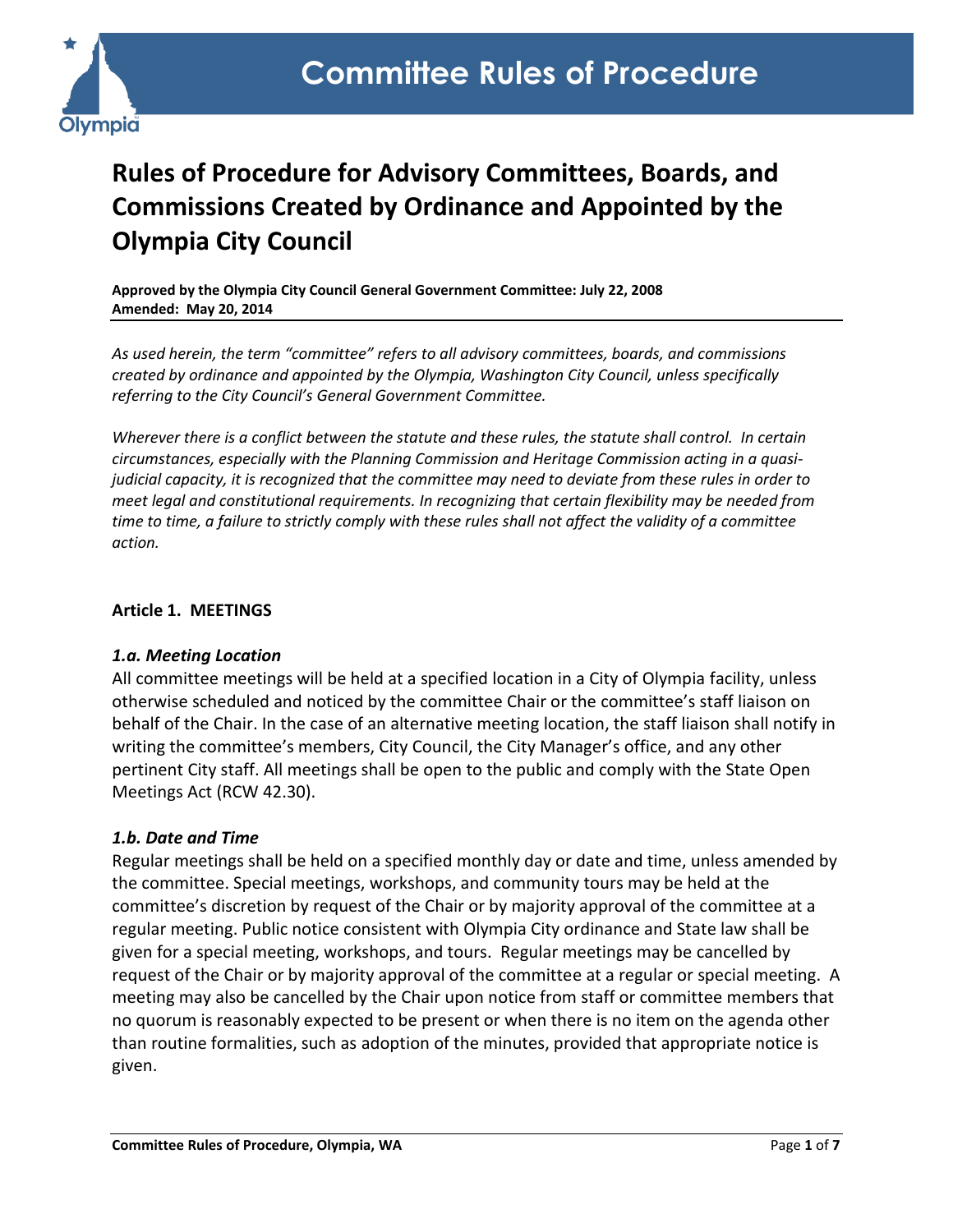## *1.c. Meeting Notice and Agenda*

Written notice of all meetings with an agenda of matters to be considered by the committee shall be sent at least five calendar days before the meeting to the committee, City Council, the City Manager's office, any other pertinent City staff, news media who have requested to be notified of City of Olympia public meetings, and other interested parties identified by the committee. Notices of meetings and agendas should be posted on the City's website in advance of meetings.

At the conclusion of each meeting, any member may suggest item(s) to be added to an agenda for consideration at a subsequent meeting. A majority of members must concur with the suggestion for the item(s) to be added to a subsequent meeting agenda.

The meeting agenda will generally follow this format, with changes to the format the prerogative of the committee Chair:

# AGENDA

I. Call to Order

- A. Attendance
- B. Approval of Minutes
- C. Announcements from Members and City Staff
- D. Acceptance of Agenda
- II. Comments from the Public in Attendance
- III. The Business of the Evening
- IV. Other Business
	- A. Future Agenda Items
	- B. Next Meeting
	- C. Other Topics

## *1.d.Public Hearings*

Committees may schedule public hearings to receive testimony on policy issues approved by the City Council as part of the committee's annual work plan or referred to the committee by the City Council after work plan approval. No committee public hearings may be scheduled on Tuesday evenings when the City Council is in session.

## *1.e. Minutes*

Meeting minutes should be kept indicating the committee action or recommendation, indicating the individual votes on the agenda item.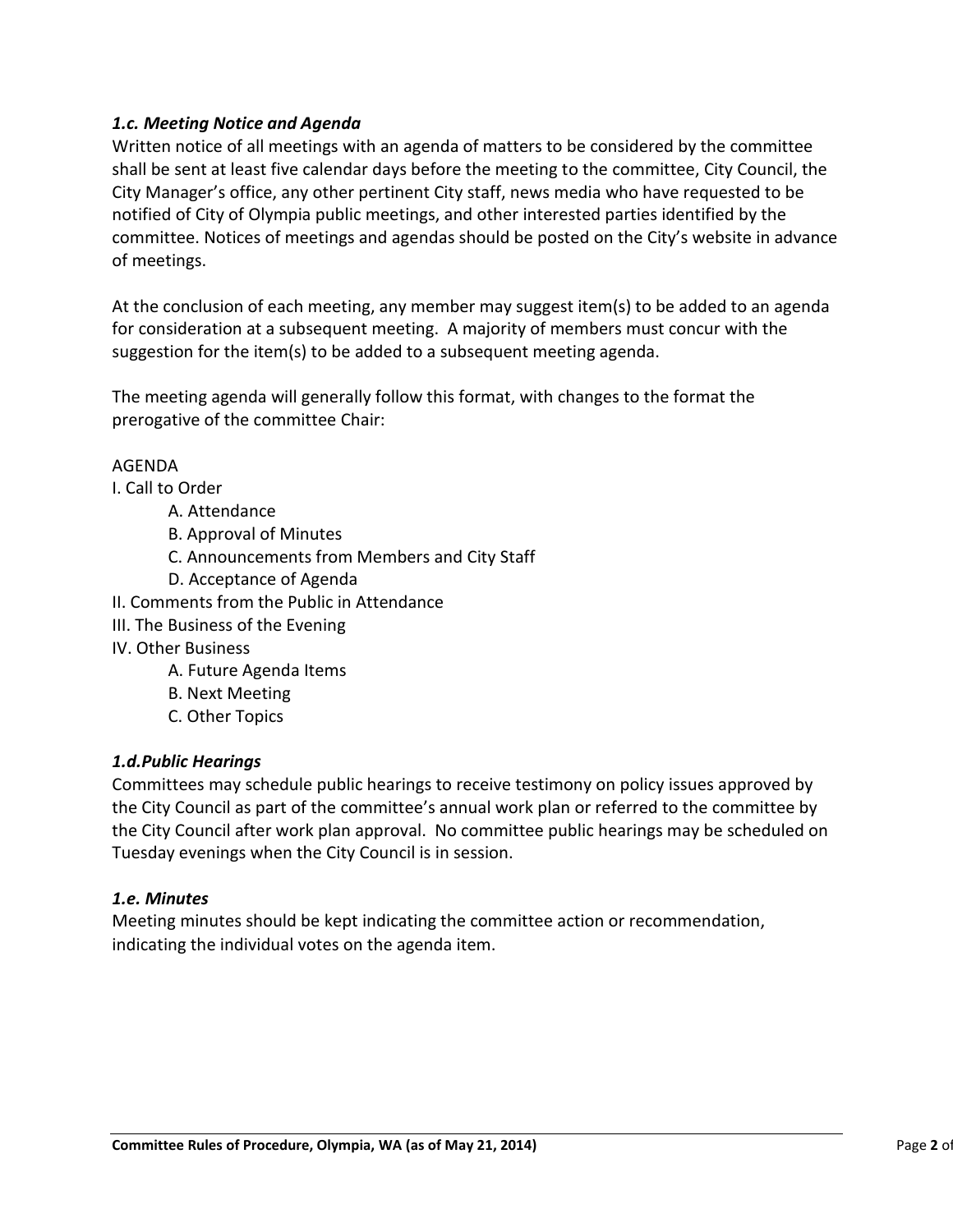## **ARTICLE 2. COMMITTEE ORGANIZATION**

#### *2.a. Membership*

Membership on the committee shall be governed by the committee's enabling ordinance. The committee shall immediately report any vacancies to the Chair of the City Council's General Government Committee, with a copy to the City Manager or City Manager's office designate.

#### *2.b. Attendance*

Members are expected to attend committee meetings and to fully participate in and contribute to the work of the committee. If a member is absent for three consecutive meetings or 35% of meetings within a calendar year, whether excused or unexcused, the Committee Chair shall notify and discuss the situation with the Chair of the City Council's General Government Committee. The City Council may choose to revoke the committee member's appointment.

#### *2.c. Election of Officers (Excluding the Lodging Tax Advisory Committee)*

Except for the Lodging Tax Advisory Committee, officers of the committee shall consist of a Chair and Vice Chair or Co-Chairs selected from members of the committee by consensus or by a majority vote if consensus cannot be reached. The officers shall be selected at the committee's regular meeting in November or December. The officers shall serve for a one-year term of office beginning in January.

## *2.d. Duties of the Chair and Vice Chair, or Co-Chairs*

The Chair or Co-Chairs shall preside over the meetings and will exercise all powers usually incident to the office, including coordination of meeting agendas with the City's designated staff. The Chair, or consensus of the committee, may create standing or temporary committees to examine, investigate, and inquire into subjects of interest to the committee. The Chair retains full rights and responsibilities to participate in deliberations and votes of the committee.

The Vice Chair shall, in the absence of the Chair, perform all duties of the Chair at the meeting. In the absence of the Chair and Vice Chair or both Co-Chairs, members present may select a temporary Chair to preside at the meeting.

#### *2.e. Subcommittees*

Subcommittees may be formed by consensus or majority vote of the committee to better conduct business on the committee's work plan. Members of a subcommittee serve at the pleasure of the committee and are subject to the same conditions as Council-appointed committee members. Any standing or temporary committees shall be chaired by a member of the committee. Temporary or standing committees of the committee may have ad hoc members, provided the names of the ad hoc members are reported to the full committee for their review and approval prior to appointment. The Chair of the City Council's General Government Committee shall be notified when ad hoc members who are not a current member of the committee are appointed to a subcommittee.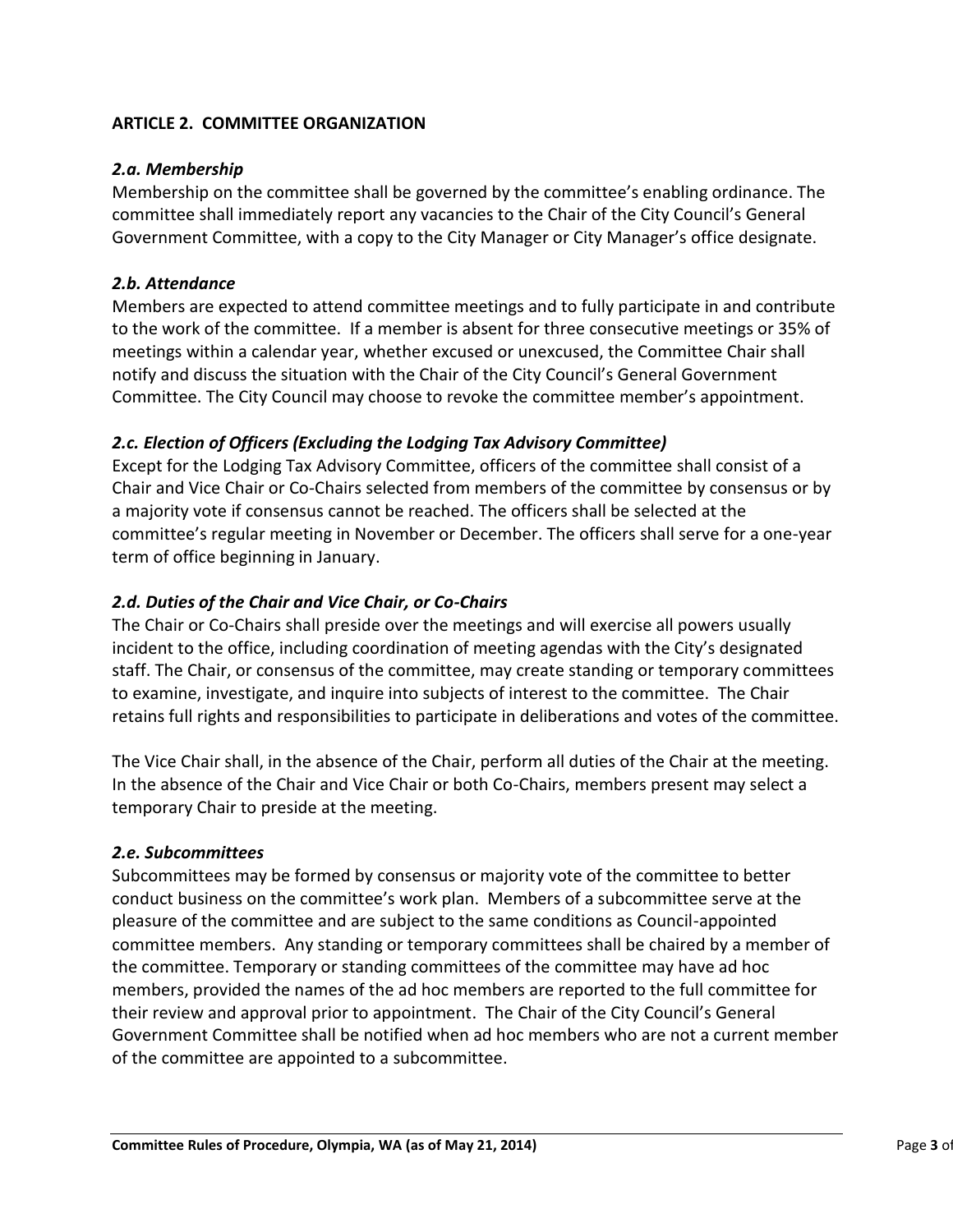# **ARTICLE 3. COMMITTEE OPERATIONS**

#### *3.a. Quorum*

A simple majority of the committee members is required to be present at a meeting in order for the committee to conduct business and reach a decision. Meetings with less than a simple majority may be conducted; however, no official actions may be taken. If action is taken by a vote of the committee, it shall consist of a simple majority of the quorum (members present).

## *3.b. Robert's Rules of Order*

The committee process for taking action will generally be guided by the latest revised version of Robert's Rules of Order. However, a meeting need not become unduly cumbersome due to strict adherence to Robert's Rules.

#### *3.c. Testimony at Public Hearings*

Testimony at Public Hearings shall be conducted in a manner similar to the Olympia City Council. Individuals wishing to testify at a public hearing shall register in advance of the start of the meeting on a form provided by the committee. Testimony shall be limited to a maximum of three minutes per speaker or to a lesser duration with simple majority consent of the committee members present at the meeting. Speakers may not cede all or a part of their time to another speaker. The Chair or Co-Chair has the discretion to determine the overall length of time for the public hearing and the order in which speakers shall testify, to ask speakers to confine their comments to the Public Hearing topic, and to take other actions to conduct the Public Hearing in a fair manner and within a reasonable length of time. If the overall length of time for the public hearing appears to the Chair to be insufficient for all present to provide oral testimony, the Chair should announce before adjourning the meeting the alternative forms in which testimony will be accepted by the committee from those present and any deadline for testimony submittal. In quasi-judicial proceedings, the chairs of the Planning Commission and Heritage Commission may deviate from these rules so that there may be a fair hearing in light of the specifics of the proposal.

## *3.d. Testimony at Public Communication during Committee Meetings*

Testimony at Public Communication shall be conducted in a manner similar to the Olympia City Council. Testimony will not be accepted on items for which the committee has held a public hearing in the previous forty-five (45) days or for which the committee has scheduled a public hearing in the upcoming forty-five (45) days. The Chair or Co-Chair has the discretion to determine the overall length of time for Public Communication and the order in which speakers shall testify, to ask speakers to confine their comments to committee business, and to take other actions to allow the public to communicate with the committee in a fair manner and within a reasonable length of time.

#### *3.e. Work Plan and Reports*

The committee shall provide an annual work plan within guidelines and in a format established by the City Council's General Government Committee and a copy of any other appropriate reports to the City Council for review and approval. The Committee Chair shall notify the Chair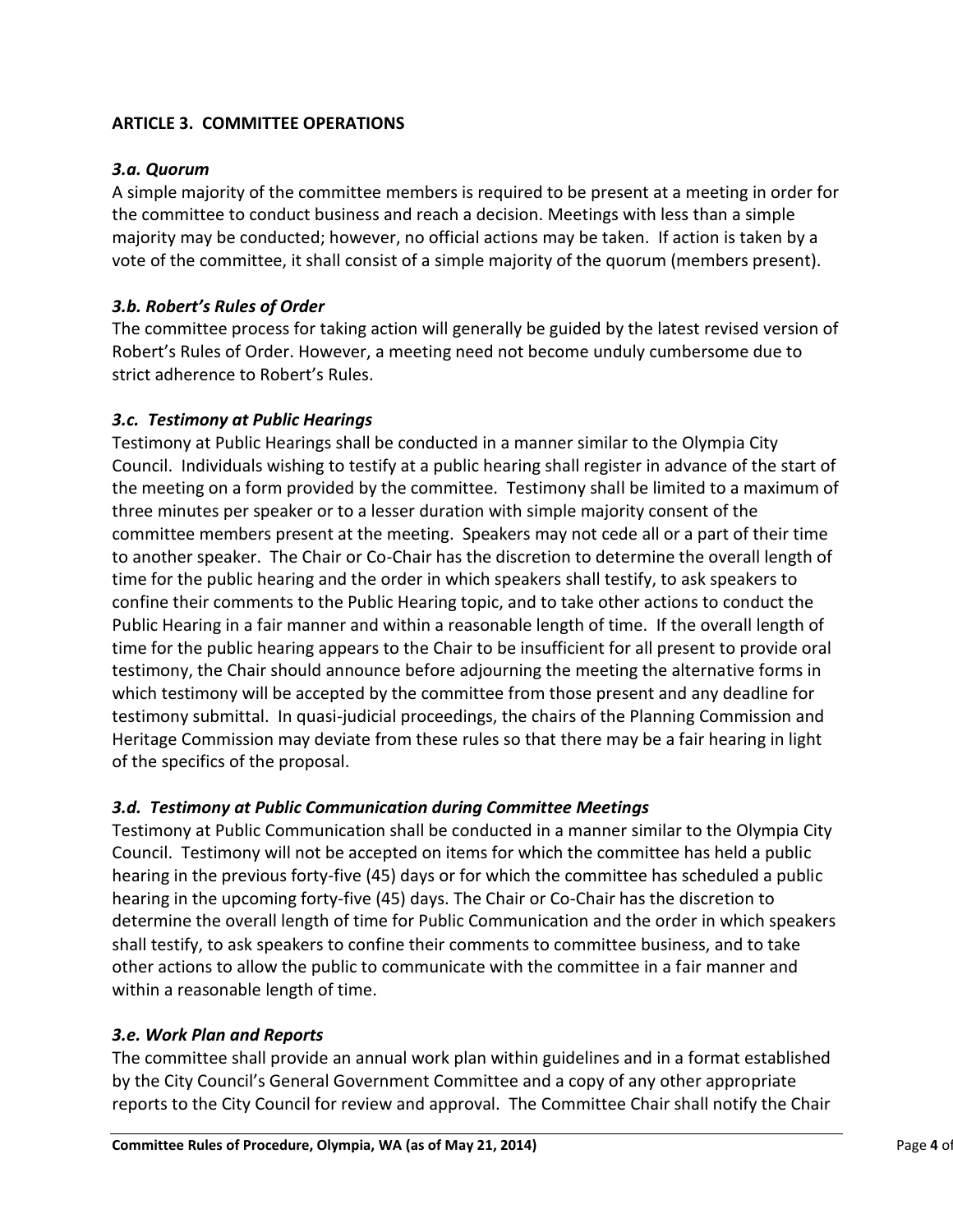of the City Council's General Government Committee if the committee anticipates a change in timing or substance of an approved work plan item.

# 3.f. *Recommendations*

The committee may make recommendations to the City Council, the City Manager's office, City staff, and other City committees as may be appropriate, with the City Council copied on all written communication. The Chair shall determine whether the committee's recommendation and opinion is to be stated solely within the body of the staff transmittal memorandum to City Council or as a separate memorandum approved by the Chair. The memorandum shall indicate the committee vote on the item. The Chair shall determine who will present the committee's recommendation to the City Council in public meeting.

# *3.g. Majority and Minority Opinions*

A minority report may accompany any voted decision. Majority and minority opinions will be stated in the committee's minutes. When a recommendation from the committee is forwarded to the City Council, the vote tally and majority and minority opinions will be disclosed.

## *3.h. Act as a Body*

The committee shall act as a body. A member, when representing the committee, may speak or act for the committee in accordance with action previously taken by the committee. The Chair, or Chair's designee, shall serve as official spokesperson of the committee.

# *3.i. City Administrative Guidelines*

The City of Olympia Administrative Guidelines for 1) Compliance with State and Federal Discrimination Laws, including Olympia Administrative Policy #3, 2) Standards of Conduct (#20), 3) Records Management and Disclosure (#19 and 27), and the 4) Technology Policy (#26) apply to committee members in their capacity as a City of Olympia volunteer.

# *3.j. Rules of Procedure and Ordinance Review*

The committee shall annually review its ordinance and Rules of Procedure. The committee Chair shall report any recommendations to the Chair of the City Council's General Government Committee.

## *3.k. E-mail.*

If a City email address is provided, advisory committee members shall use such email address for the conduct of their advisory committee business.

## *E.l.* **Open Government Training**

Consistent with the Open Government Training Act, all committee members must complete basic training in public records and the Open Public Meetings Act by October 1, 2014, or within 90 days of being appointed or re-appointed to a committee.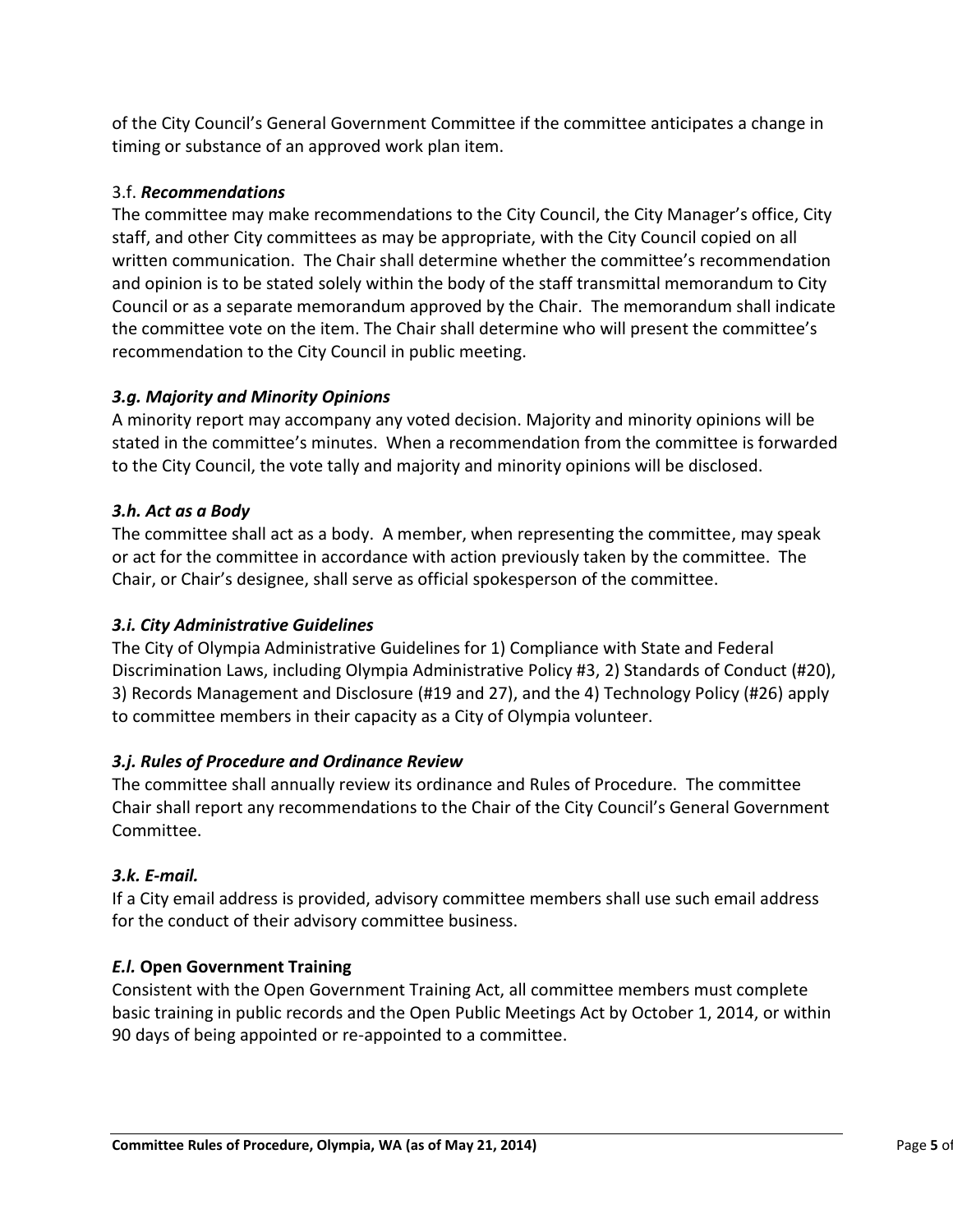#### **ARTICLE 4. STAFF**

City staff assigned by the City Manager or designee shall provide technical support to the committee. Staff will provide information, data, trends analysis, etc., necessary for the committee to make decisions. Staff may provide alternatives and professional recommendations to the committee on various matters before the committee. Staff will prepare minutes of each meeting. Staff will also provide, as necessary, tours of the community's infrastructures and prepare information for the committee's review.